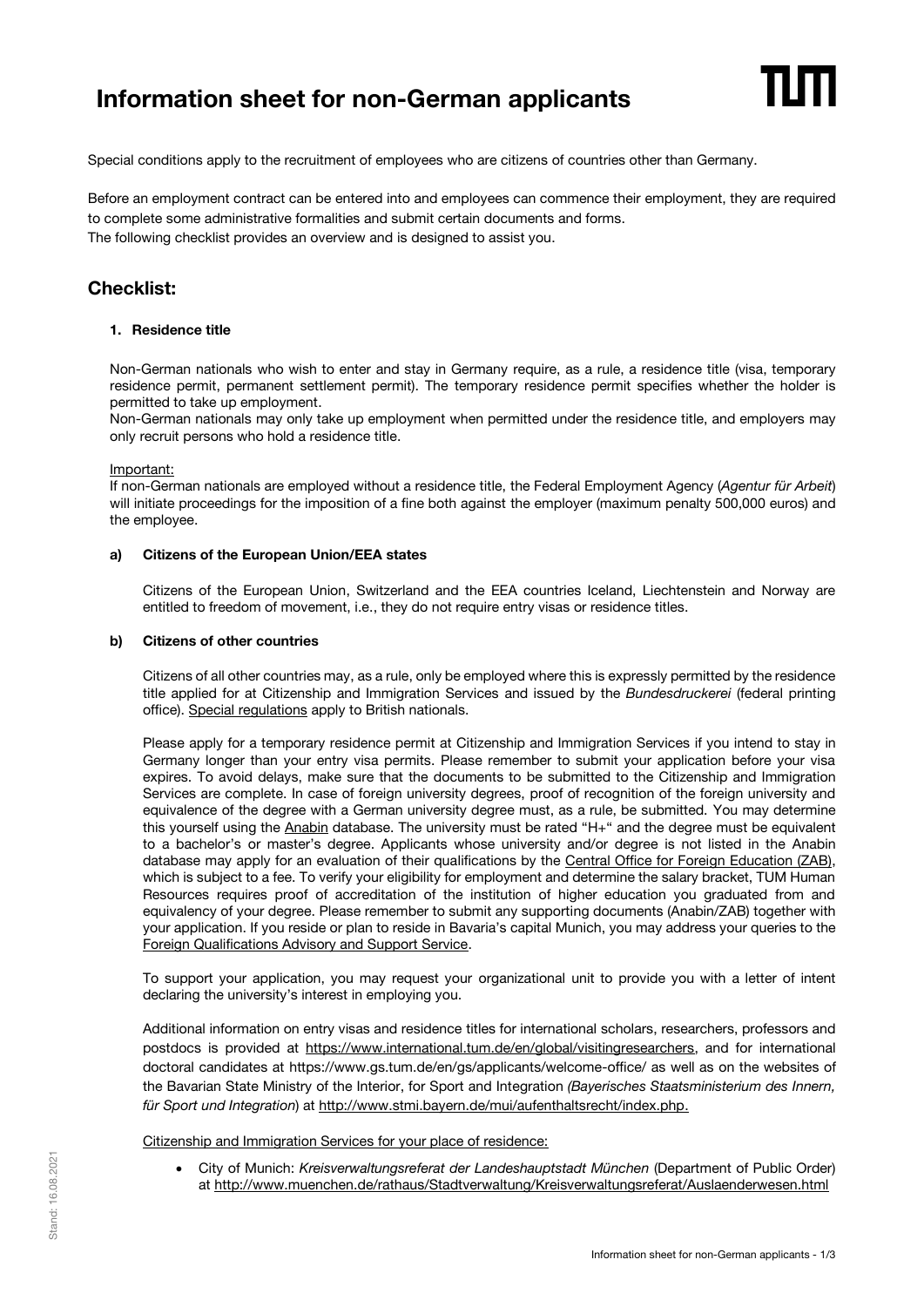- Munich District: *Landratsamt München – Bürgerservice – Dienstleistungen* at [https://www.landkreis](https://www.landkreis-muenchen.de/buergerservice/dienstleistungen-a-z/dienstleistung/aufenthaltstitel-fuer-nicht-eu-buerger-beantragen-und-verlaengern/)[muenchen.de/buergerservice/dienstleistungen-a-z/dienstleistung/aufenthaltstitel-fuer-nicht-eu](https://www.landkreis-muenchen.de/buergerservice/dienstleistungen-a-z/dienstleistung/aufenthaltstitel-fuer-nicht-eu-buerger-beantragen-und-verlaengern/)[buerger-beantragen-und-verlaengern/](https://www.landkreis-muenchen.de/buergerservice/dienstleistungen-a-z/dienstleistung/aufenthaltstitel-fuer-nicht-eu-buerger-beantragen-und-verlaengern/)
- Freising: *Landratsamt Freising*, *Ausländeramt* at [https://www.kreis](https://www.kreis-freising.de/buergerservice/abteilungen-und-sachgebiete/auslaenderamt.html)[freising.de/buergerservice/abteilungen-und-sachgebiete/auslaenderamt.html.](https://www.kreis-freising.de/buergerservice/abteilungen-und-sachgebiete/auslaenderamt.html)

Researchers may apply for a special residence permit for the purpose of research, provided that they have entered into a hosting agreement (*[Aufnahmevereinbarung](http://portal.mytum.de/archiv/form_personal/archive_folder.2009-04-15.0467868241)*) with the Technical University of Munich. This hosting agreement must be submitted to Citizenship and Immigration Services.

# **2. Registration at the registration office**

Please register at your local registration office within one week of your arrival. In Munich you can register at the *Kreisverwaltungsreferat* (Department of Public Order), the *Bürgerbüro* (Residence Registration Office) at Pasing Town Hall, or other Residence Registration Offices.

# **3. Income tax**

You need to inform your employer of your tax identification number. If you have not yet received an IdNo, you will obtain it from the Federal Central Tax Office (*Bundeszentralamt für Steuern)* by post after having registered with the registration office. The registration office will then submit the necessary data to the Federal Central Tax Office (*Bundeszentralamt für Steuern)*. More detailed information is provided at [http://www.finanzamt.bayern.de/Informationen/Steuerinfos/Weitere\\_Themen/.](http://www.finanzamt.bayern.de/Informationen/Steuerinfos/Weitere_Themen/)

## **4. Health insurance**

Please make sure you have adequate health insurance coverage.

# **5. Documents and recruitment forms**

For your employment with the Technical University of Munich you need to complete and submit the forms and documents set out below.

The forms are available in our archive "*Formulare Personalwirtschaft*" at [http://portal.mytum.de/archiv/form\\_personal.](http://portal.mytum.de/archiv/form_personal)

- Personnel data sheet (*Personalbogen*)
- Questionnaire on Associations with the Scientology Organization (Fragebogen Scientology)
- Questionnaire to check loyalty to the constitution (*Fragebogen zur Verfassungstreue*).

In addition, we require the following documents and information for your employment:

- evidence of prior employment with universities and research institutions (employment contracts, etc.)
- Diplom/master's/bachelor's/Magister/doctoral diploma, license to practice medicine
- in case of foreign university degrees, proof of equivalence of the degree with a German university degree or evaluation of the qualifications by the Central Office for Foreign Education (ZAB) of the Standing Conference of the Ministers of Education in Germany (*KMK*), if available
- school-leaving certificate(s), general higher education entrance qualification, vocational education and training certificate(s)
- valid residence title including work permit (except citizens of the European Union, Switzerland, and citizens of the EEA countries Iceland, Liechtenstein, and Norway)
- employer's reference(s)
- curriculum vitae
- health insurance data
- certificate of exemption from pension insurance, if applicable
- evidence of civil status (if applicable, marriage certificate, etc.)
- evidence of prior employment in the civil service
- evidence of military service/alternative service